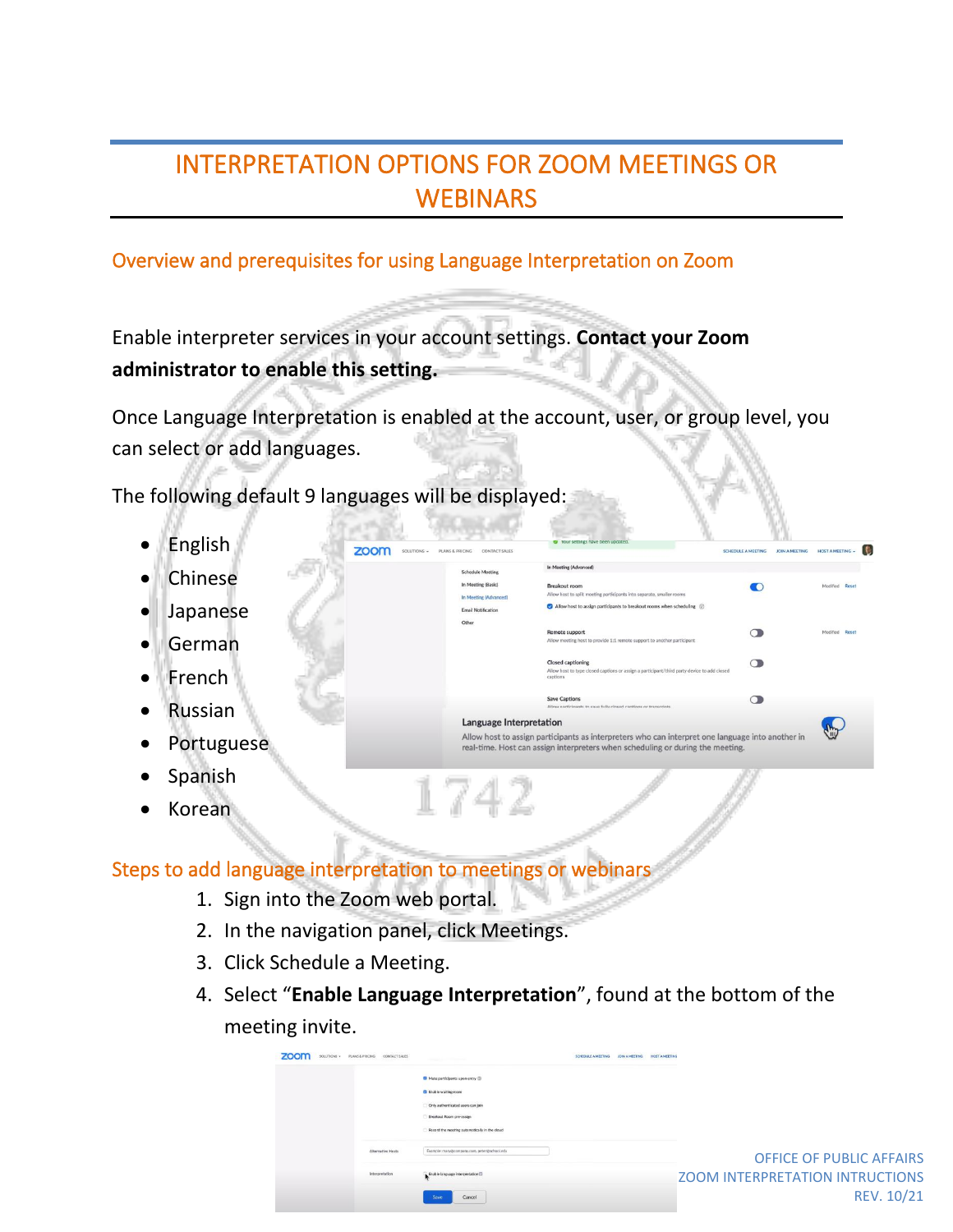- 5. Enter the email address of the interpreter or interpreters.
- 6. Select the language in which they will interpret the meeting.
	- i. You may add multiple interpreters by clicking "Add Interpreter".

|                   | Mute participants upon entry                                              |  |
|-------------------|---------------------------------------------------------------------------|--|
|                   | <b>2</b> Enable waiting room<br>Only authenticated users can join         |  |
|                   | English<br>Breakout Room pre-assign<br>Chinese                            |  |
|                   | · Japanese<br>Record the meeting automatically in the cloud<br>German     |  |
| Alternative Hosts | ( French<br>Example: mary@company.com, peter@school.edu<br><b>Russian</b> |  |
| Interpretation    | Portuguese<br>Spanish<br><b>8</b> Enable language interpretation          |  |
|                   | English<br>$Lapgauge$ $\frac{1}{2}$ $\times$<br>$\vee$ 2                  |  |
|                   | Add Interpreter<br>$+$                                                    |  |
|                   | Save<br>Cancel                                                            |  |
|                   |                                                                           |  |

- 7. Click "Save".
- 8. The interpreter or interpreters will receive an email identifying them as interpreters. **They must log into the meeting with the email address you have entered for them**. If the interpreter logs into the meeting with another email address, they will be viewed as a participant only, at which point you may not be able to add them as an interpreter or modify any of the settings.

|                             | zoom                                                                                                                  |  |
|-----------------------------|-----------------------------------------------------------------------------------------------------------------------|--|
| н                           |                                                                                                                       |  |
| Joseph Adam                 | nvited you to a meeting to interpreter English                                                                        |  |
| and Spanish                 |                                                                                                                       |  |
| Topic                       | <b>New Meeting</b>                                                                                                    |  |
| Meeting ID                  | 844 297 145                                                                                                           |  |
| Date & Time                 | Apr 11, 2020 04:00 PM Eastern Time (US and Canada)                                                                    |  |
| Join Zoom Meeting           |                                                                                                                       |  |
| https://zoom.us/j/844297145 |                                                                                                                       |  |
|                             | Or join meeting with the following methods:                                                                           |  |
| One tap to join audio:      |                                                                                                                       |  |
|                             | US: +19292056099844297145# or +13126266799844297145#                                                                  |  |
| Or, dial:                   | US: +1 929 205 6099 or +1 312 626 6799 or +1 669 900 6833 or +1<br>253 215 8782 or +1 301 715 8592 or +1 346 248 7799 |  |
| Meeting ID:                 | 844 297 145                                                                                                           |  |
| More International numbers  |                                                                                                                       |  |
|                             | Thank vou for choosing Zoom                                                                                           |  |

9. Share the meeting invite with all participants along with the **"Participant Instructions" found at the bottom of this document.**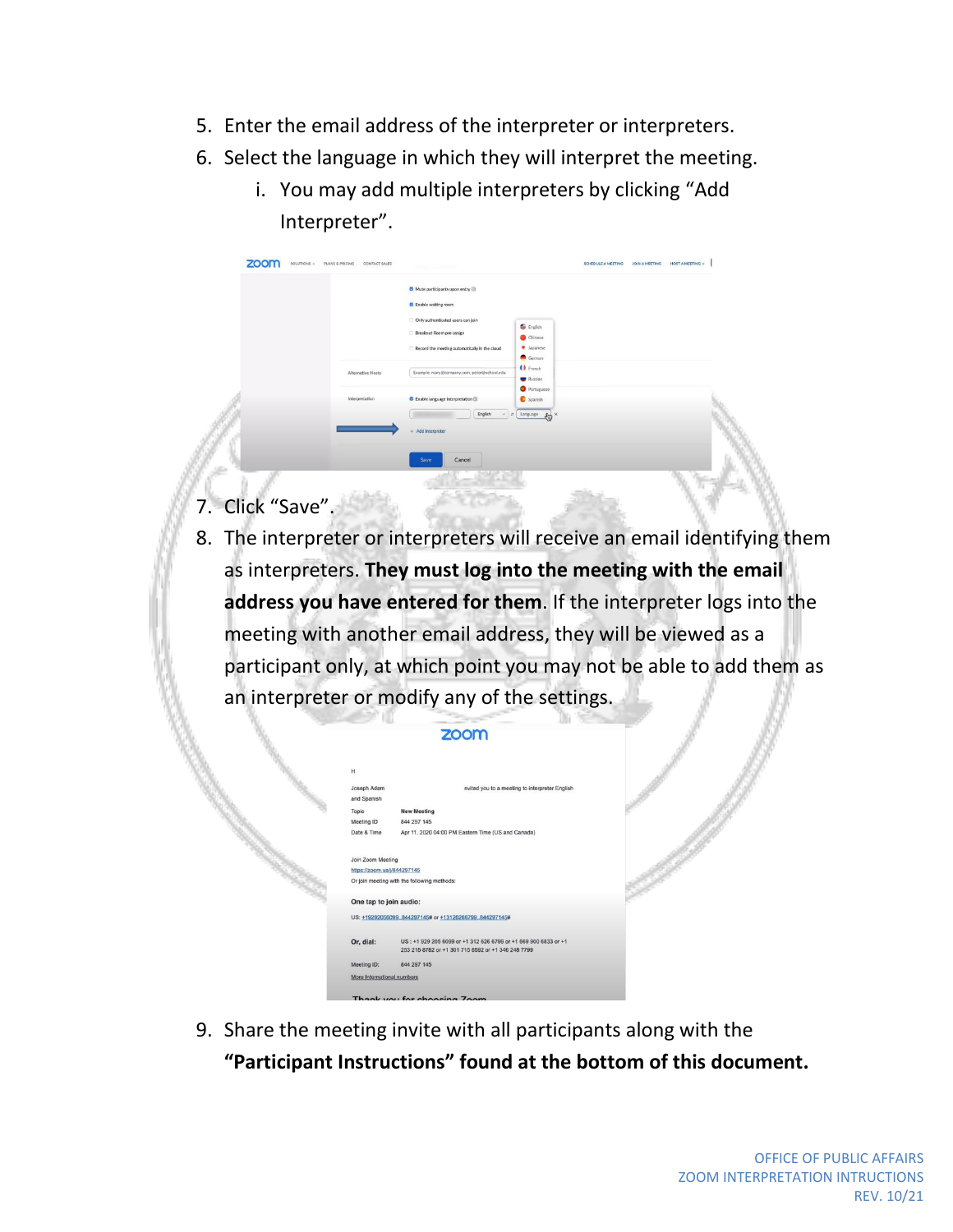#### Meeting day

1. Once you start the meeting. You will find along the bottom of the tool bar, the option to click on "Interpretation".



- 2. You will see the interpreters added to the meeting. **NOTE: The option to add an interpreter once the meeting has started is not working.** There is a bug in the system that does not allow adding interpreters after a meeting has started,
- 3. Click on "start" to begin.



4. Once you have started the interpretation services, you will need to click on the globe again to choose which audio channel you wish to hear. **NOTE:** You may mute any additional audio if it becomes distracting. The meeting participants have the option to do the same.



OFFICE OF PUBLIC AFFAIRS ZOOM INTERPRETATION INTRUCTIONS REV. 10/21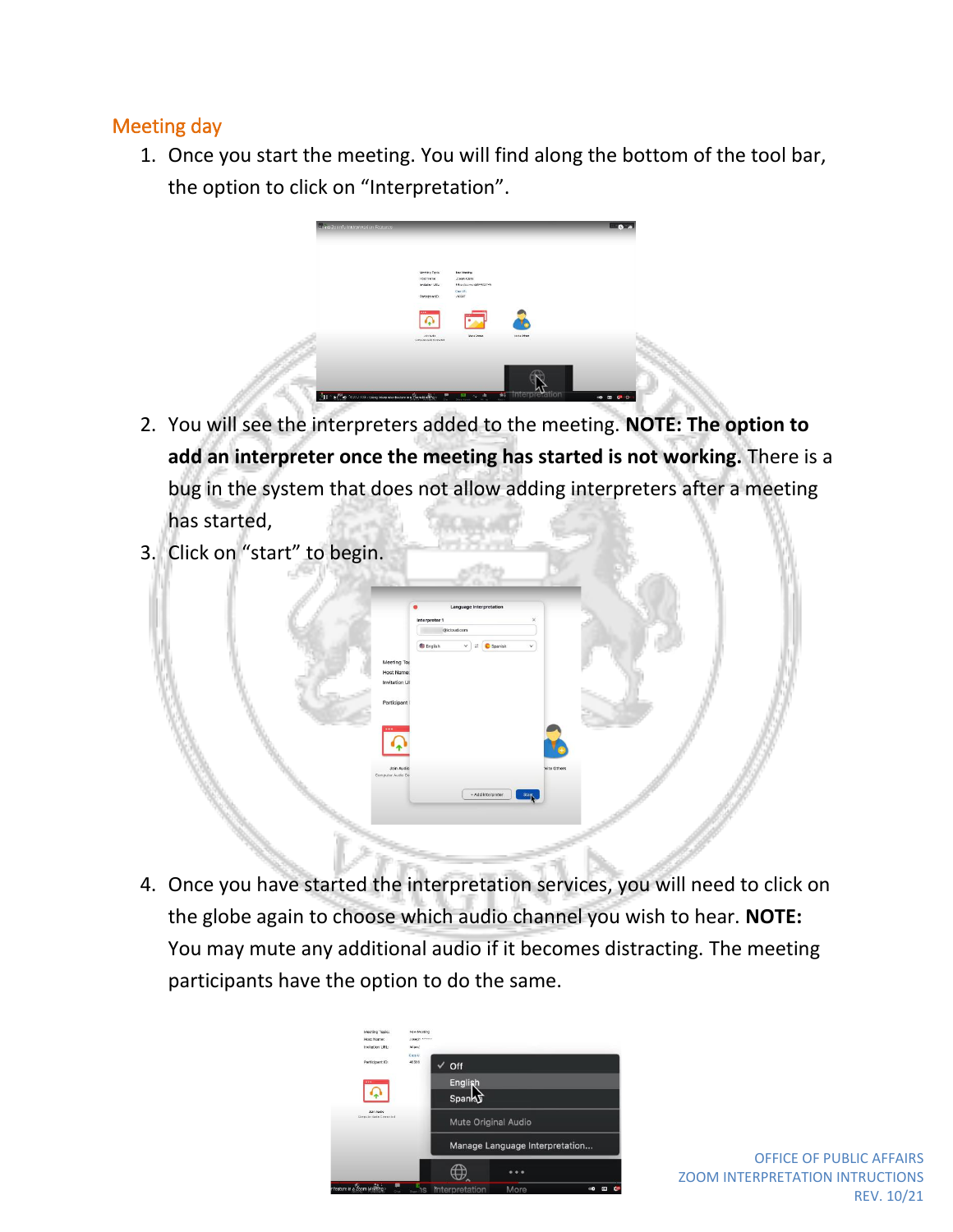#### Interpreter view

- 1. Once the interpretation has begun, the interpreters will receive a welcome notification, indicating they have been assigned as an interpreter.
- 2. Interpreters have the option to taggle between languages. This allows for the interpreter to interpret a message to both audiences based on the flow of the meeting.



- 1. The interpreter cannot call to provide interpretation services. They must log in with their email address that was used in scheduling of the meeting. \*\* They can log in using a paid or free Zoom account. \*\*
- 2. You cannot add an interpreter after the meeting invitation has been created. **You must first schedule the meeting and identify the interpreter.**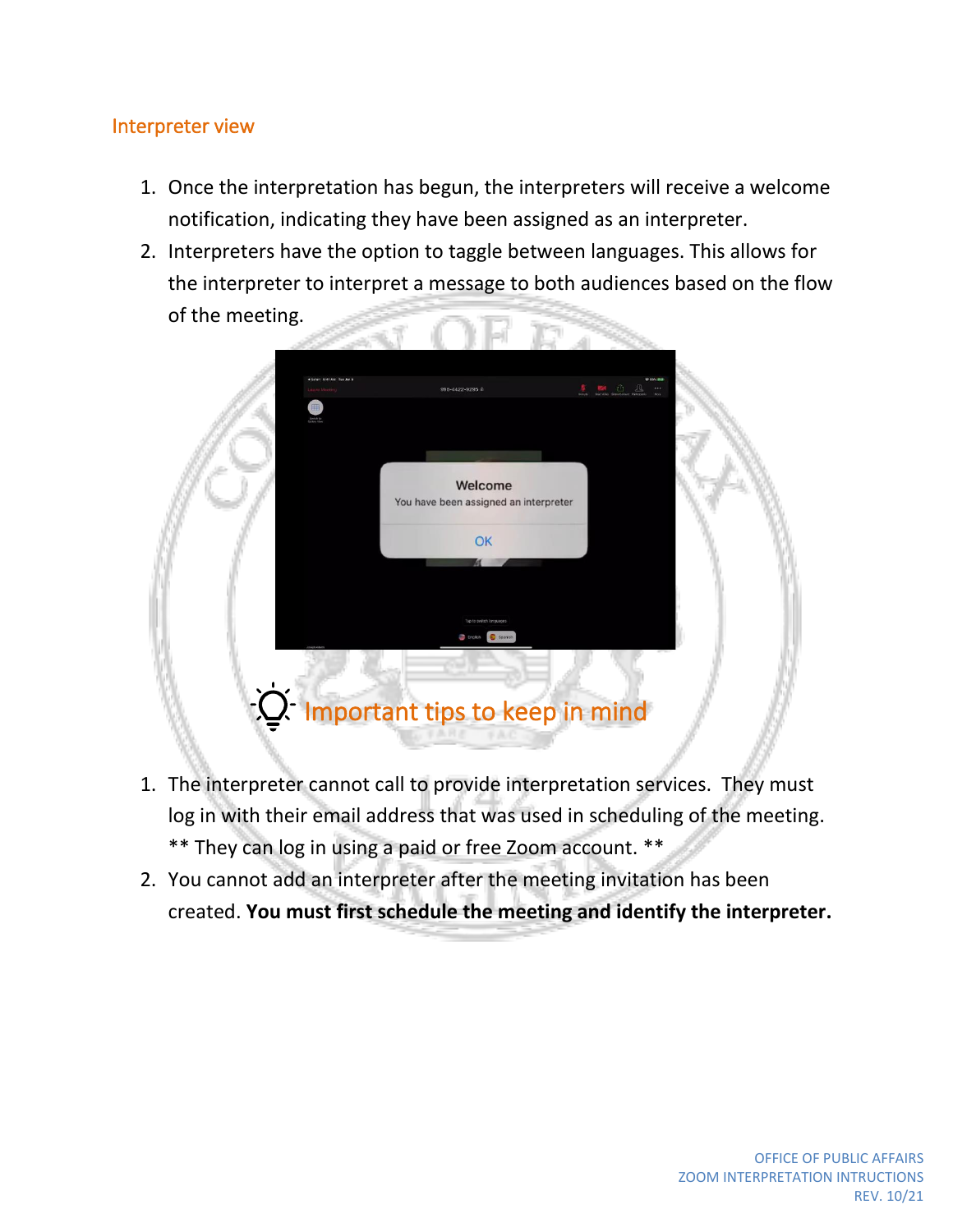# Participant Instructions

You may copy and paste the instructions:

#### **How to select the interpretation feature**

- 1. Participants must check the **"Interpretation"** button that has a round globe symbol at the bottom of the page.
- 2. You must select your preferred language, such as **"Spanish"** to be able to listen to the information in Spanish.
- 3. Finally, you must also select the words that say, **"Mute Original Audio Feature"** (turn off the original audio) to avoid hearing the other language at the same time, which can be very distracting.

### **Comó seleccionar la función de interpretación en español**

- 1. Los participantes deben de seccionar el botón (i) "Interpretation" (interpretación) que tiene **un símbolo redondo de planeta en la parte baja de la página.**
- 2. Se debe de seleccionar el idioma **"Spanish"** (español) para poder escuchar la **TARE** información en español.
- 3. Por último, se deben de seleccionar también las palabras que dicen **"Mute Original Audio Feature"** (apagar el audio original) para no escuchar el otro idioma al mismo tiempo, lo cual puede ser muy molesto y confundir a quien está escuchando.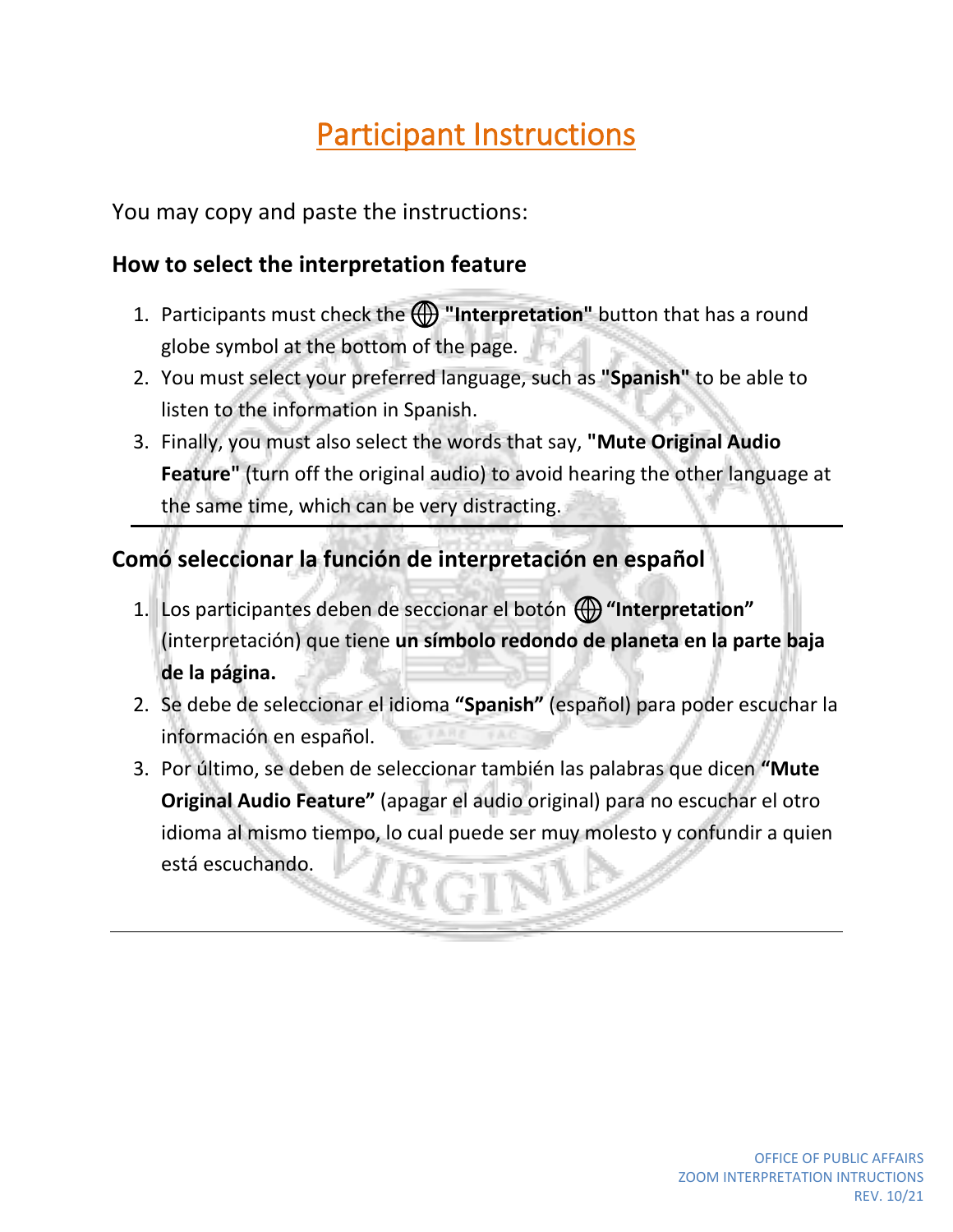#### **Vietnamese Instructions**

## **Cách dùng nút translate (Phiên dịch)**

1. Quý vị phải tìm ở cuối trang để nhấn nút  $\bigoplus$  "Translate" (Phiên dịch) có hình quả cầu tròn.

2. Quý vị phải bấm vào chữ "Select Language" (chọn ngôn ngữ) để tìm ngôn ngữ của mình, chẳng hạn như **"Vietnamese**" để có thể nghe thông tin bằng tiếng Việt.

3. Cuối cùng, quý vị phải chọn các chữ "Mute Original Audio **Feature"** có nghĩa là "tắt âm thanh gốc" để tránh nghe ngôn ngữ khác cùng lúc vì điều này rất khó chịu.

## **Chinese Instructions**

# **如何選擇口譯功能**

1. 參與者必須在頁面的底部 勾選帶有圓形行星符號  $\textcircled{m}$ 的

"**Interpretation**" (口譯)按鈕。

- 2. 您必須選擇您的首選語言,例如"**Chinese**"(西班牙語) 才能收聽西 班牙語信息。
- 3. 最後,您還必須選擇 "Mute Original Audio Feature" (關閉原始音 頻)以避免同時聽到其他語言,造成不必要的干擾。